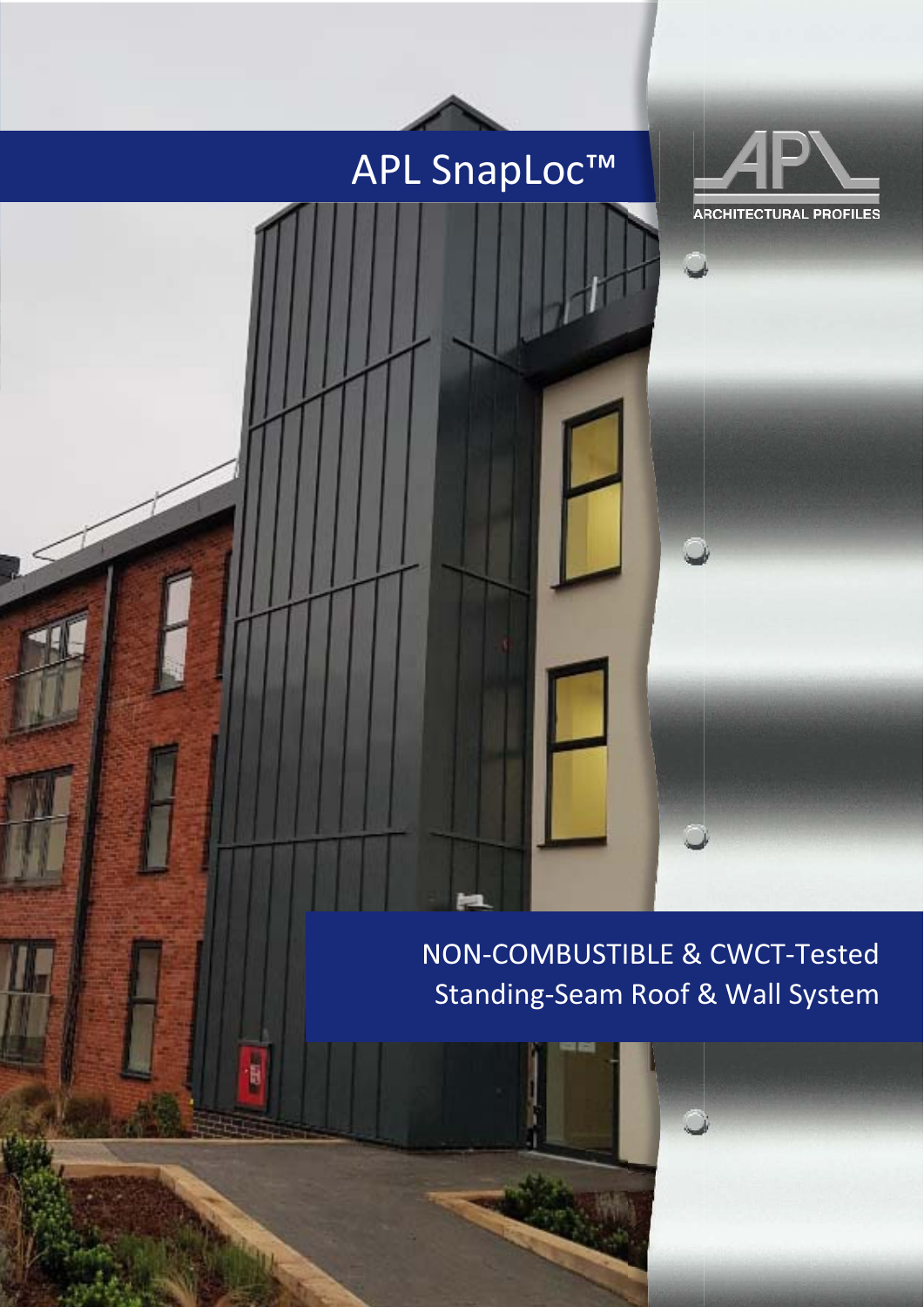

#### APL SnapLoc<sup>™</sup> Roof Cladding **Traditional Flat Pan Standing Seam 100% Non-Combustible Construction**

- Available in aluminium, steel and Zinc finish Available in mill finish aluminium, stucco embossed aluminium, Armacoil™ (2-layer PVDF coating system), ArmacoilPLUS™ (3layer PVDF coating system), PUF, PUF ARS, PRISMA and LG finishes
- NO SEAMING required making installation a quicker and easier  $\bullet$ process - minimum 4° pitch as laid
- Ultra-secure details at ridge and eaves to ensure construction
- AP walk-on liner assists in ease of installation  $\bullet$
- A1 fire-rated materials available as BS EN 13501-1  $\bullet$
- Up to 40 year warranty available on both the coating and the substrate, including marine environments
- 450mm cover width option provides extremely cost effective construction
- Can be installed as part of the non-combustible APL EcoClad™ Energi Systems.

#### APL SnapLoc™ Module Width 250mm - 450mm



#### Tel: 0118 927 2424 | Email: info@archprof.co.uk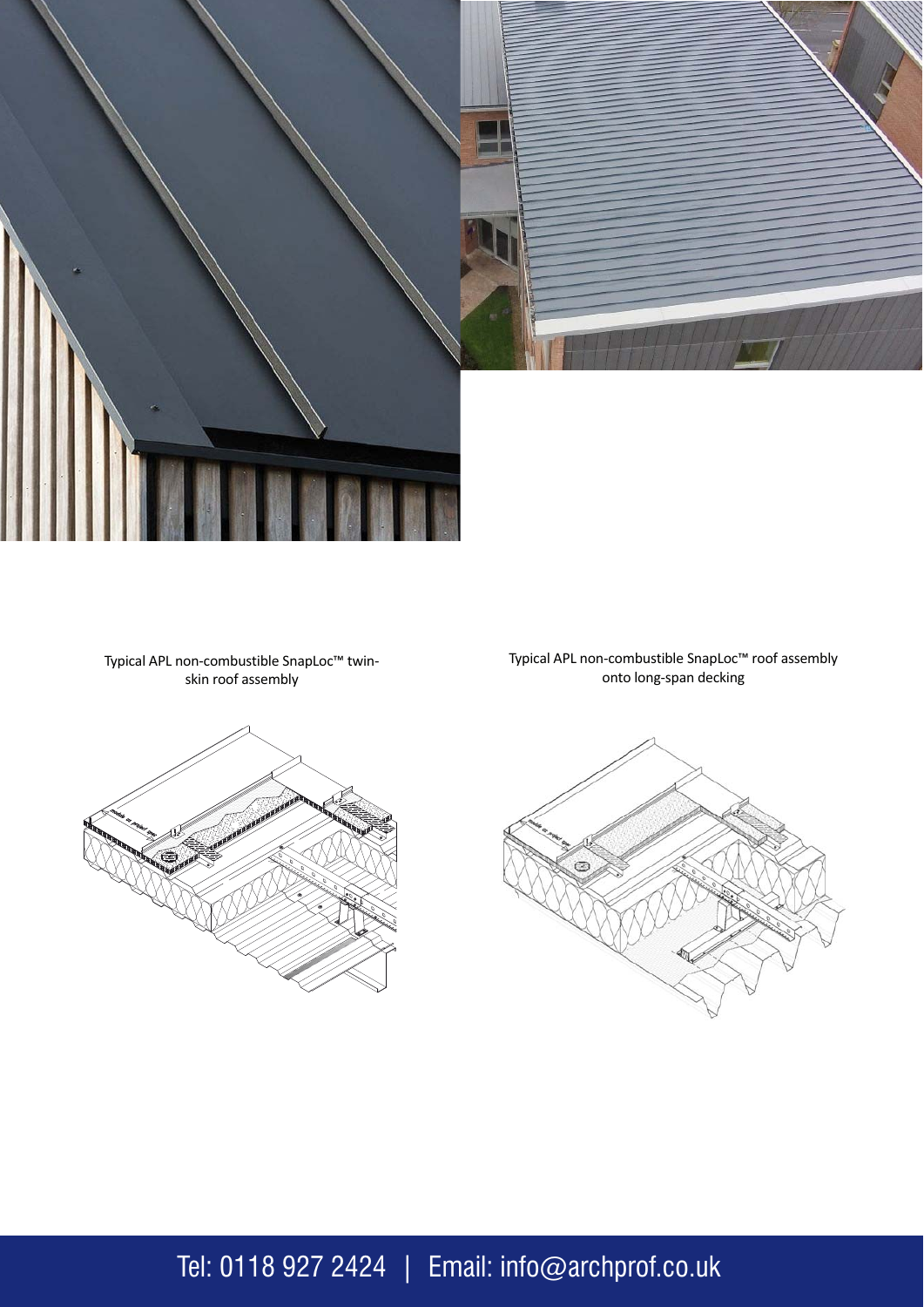#### APL SnapLoc™ Wall Cladding **CWCT-Tested Traditional Flat Pan Standing Seam 100% Non-Combustible Construction**

- Available in aluminium, steel and zinc finish as A1 rated to BS EN 13501-1
- Mill finish, stucco embossed, Armacoil™ (2-layer PVDF coating system),  $\bullet$
- ArmacoilPLUS™ (3-layer PVDF coating system), PUF, PRISMA and LG finishes CWCT-tested
- Fire tested as part of a complete NON-COMBUSTIBLE insulated assembly when combined with APL Tritherm Spacer System, with a simple upgrade to a 60/60 firewall
- NO SEAMING required making installation a quicker and easier process
- Standard seam height of 40mm  $\bullet$
- Up to 40 year warranty available on both the coating and the substrate, including  $\bullet$ for marine environments
- 450mm cover width option provides extremely cost effective construction
- System constructions available onto both cladding rails, SFS and blockwork
- Can be installed as part of the non-combustible APL EcoClad™ Energi Systems

APL SnapLoc™ Module Width 250mm - 450mm



### Tel: 0118 927 2424 | Email: info@archprof.co.uk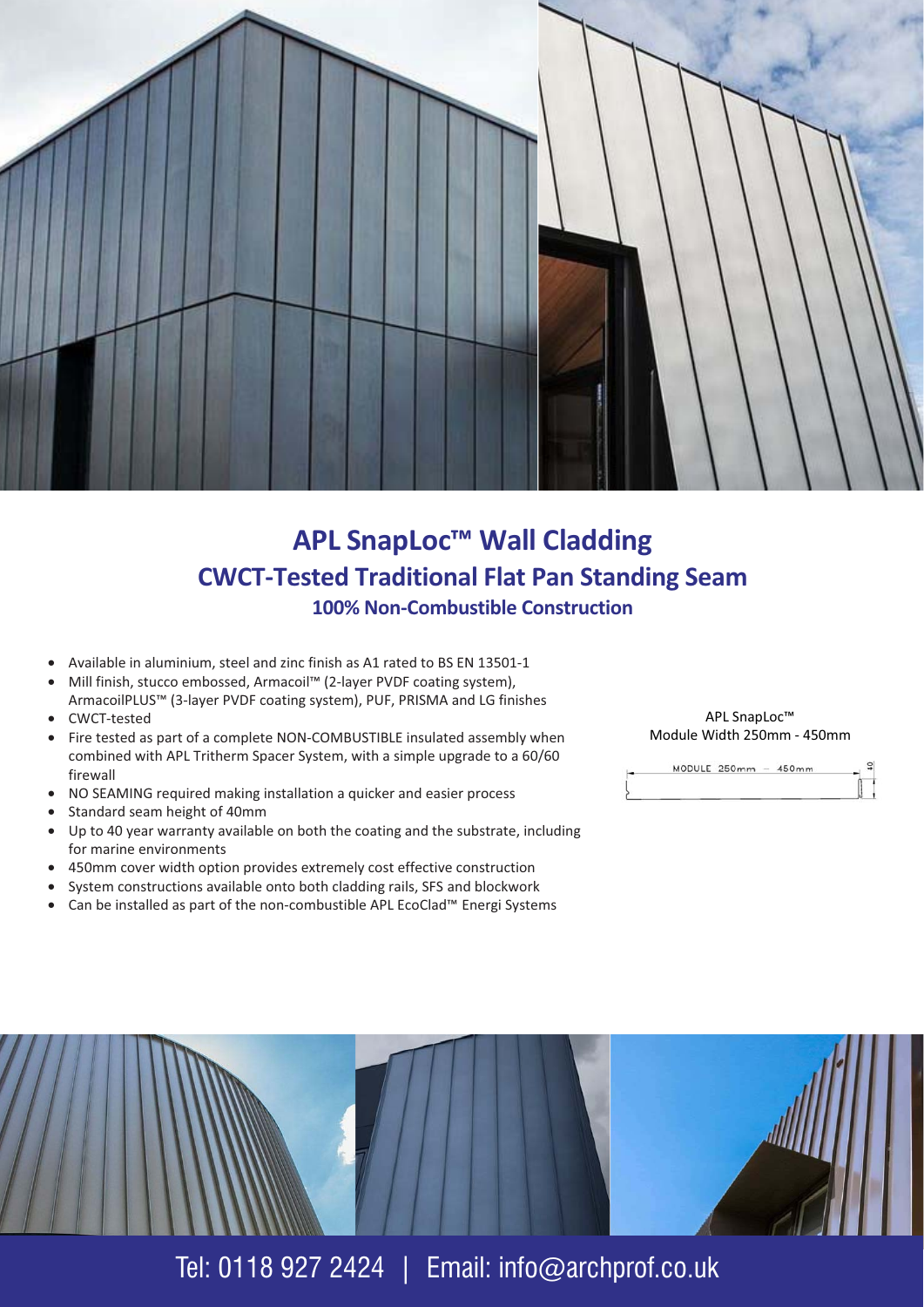







## Tel: 0118 927 2424 | Email: info@archprof.co.uk